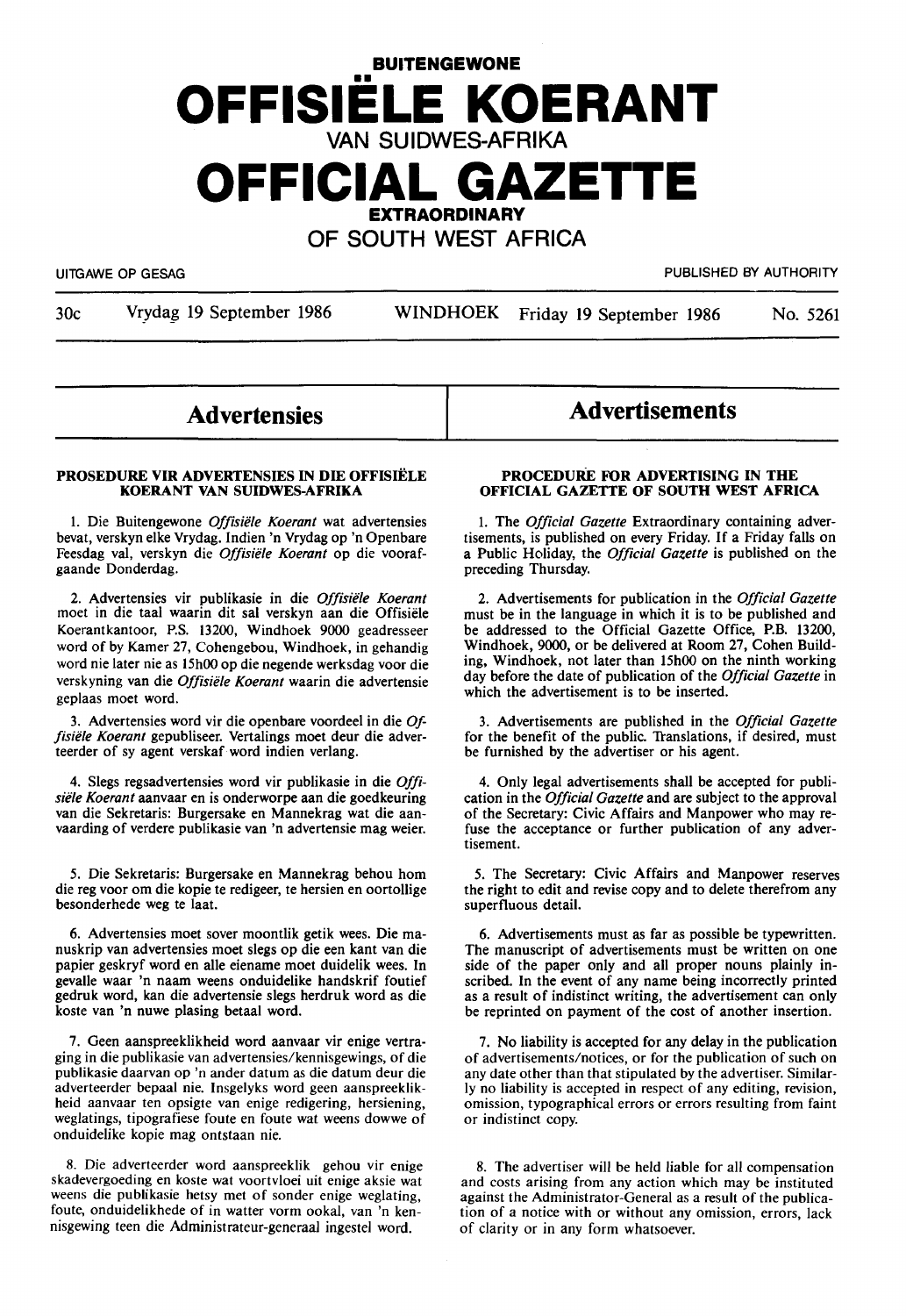9. Die jaarlikse intekengeld op die *Offisiele Koerant* is R20,00 posvry in hierdie gebied en die Republiek van Suid-Afrika, verkrygbaar by Swapers Beperk, Posbus 56, Windhoek, 9000. Oorsese intekenaars moet posgeld vooruitbetaal. Enkel eksemplare van die *Offisiele Koerant* is verkrygbaar van Swapers Beperk, Posbus 56, Windhoek, 9000 teen die prys soos gedruk op eksemplaar. Eksemplare word vir slegs twee jaar in voorraad gehou.

10. Die koste vir die plasing van kennisgewings is soos volg en is betaalbaar by wyse van tjeks, wissels, pos- of geldorders:

#### **LYS VAN VASTE TARIEWE**

| GESTANDAARDISEERDE<br><b>KENNISGEWINGS</b>                                                                                                                                                                     | Tarief per<br>plasing<br>R |
|----------------------------------------------------------------------------------------------------------------------------------------------------------------------------------------------------------------|----------------------------|
| Oordrag van besigheid                                                                                                                                                                                          | 3,25                       |
| Aktes: Verlore dokumente                                                                                                                                                                                       | 6,00                       |
|                                                                                                                                                                                                                | 5,00                       |
| Boedelwettekennisgewings: Vorms J. 187, 193,<br>197, 295, 297, 517 en 519                                                                                                                                      | 2,00                       |
| Derdepartyassuransie-eise om skadevergoeding.                                                                                                                                                                  | 2,50                       |
| Insolvensiewet- en maatskappywettekennisge-<br>wings: J. 28, J. 29. Vorms 1 tot 9                                                                                                                              | 4,00                       |
| L.W. - Vorms 2 en 6 - bykomstige verklarings<br>volgens woordetaltabel, toegevoeg tot die basie-<br>se tarief.                                                                                                 |                            |
| Naamsverandering (vier plasings)                                                                                                                                                                               | 60,00                      |
| Naturalisasiekennisgewings (insluitende 'n her-<br>druk vir die adverteerder)                                                                                                                                  | 2,00                       |
| Onopgeëiste geld — slegs in die Buitengewone Of-<br>fisiële Koerant sluitingsdatum 15 Januarie (per in-<br>skrywings van "naam, adres en bedrag")                                                              | 0,80                       |
| Slagterskennisgewings                                                                                                                                                                                          | 5,00                       |
| Slumopruimingshofkennisgewings, per perseel                                                                                                                                                                    | 4,00                       |
| Verlore lewensversekeringspolisse                                                                                                                                                                              | 2,00                       |
| NIE-GESTANDAARDISEERDE KENNISGEWINGS                                                                                                                                                                           |                            |
| Maatskappykennisgewings:                                                                                                                                                                                       | R                          |
| Kort kennisgewings: Vergaderings, besluite, aanbod<br>van skikking, omskepping van maatskappye, vry-<br>willige likwidasie, ens.: sluiting van lederegisters<br>vir oordragte en/of verklarings van dividende. | 11.00                      |
| Dranklisensiekennisgewings (in Buitengewone Of-<br>fisiële Koerante, t.w. (Junie/Tvl.; November/<br>Kaap; Januarie/OVS; April/Natal) per tweetalige<br>aansoek                                                 | 7,00                       |
| Verklaring van dividende met profytstate, notas in-<br>gesluit                                                                                                                                                 | 25,00                      |
| Lang kennisgewings: Oordragte, veranderings met<br>betrekking tot aandele of kapitaal, aflossings, be-<br>sluite, vrywillige likwidasies                                                                       | 37,00                      |
| Handelsmerke in Suidwes-Afrika                                                                                                                                                                                 | 11,00                      |
| Likwidateurs en ander aangesteldes se kennisge-                                                                                                                                                                |                            |

wings . . . . . . . . . . . . . . . . . . . . . . . . . . . . . . . . . . . . 7,00

9. The subscription for the *Official Gazette* is R20,00 per annum, post free in this territory and the Republic of South Africa, obtainable from Swaoers Limited, P.O. Box 56, Windhoek, 9000. Postage must be prepaid by overseas subscribers. Single copies of the *Official Gazette* are obtainable from Swapers Limited, P.O. Box 56, Windhoek 9000, at the price as printed on copy. Copies are kept in stock for two years only.

10. The charge for the insertion of notices is as follows and is payable in the form of cheques, bills, postal or money orders:

#### **LIST OF FIXED TARIFF RATES**

| STANDA RDISED NOTICES                                                                                                                                                                                     | Rate per<br>insertion<br>R |
|-----------------------------------------------------------------------------------------------------------------------------------------------------------------------------------------------------------|----------------------------|
| Transfer of business                                                                                                                                                                                      | 3,25                       |
| Deeds: Lost documents                                                                                                                                                                                     | 6,00                       |
| Business notices                                                                                                                                                                                          | 5,00                       |
| Administration of Estates Acts Notices, Forms<br>J. 187, 193, 197, 295, 297, 517 and 519                                                                                                                  | 2,00                       |
| Third party insurance claims for compensation.                                                                                                                                                            | 2,50                       |
| Insolvency Act and Company Acts Notices: J. 28,<br>J. 29. Forms 1 to 9                                                                                                                                    | 4,00                       |
| $N.B.$ - Forms 2 and 6 - additional statements<br>according to word count table, added to the basic<br>tariff.                                                                                            |                            |
| Change of name (four insertions)                                                                                                                                                                          | 60,00                      |
| Naturalisation notices (including a reprint for the<br>advertiser)                                                                                                                                        | 2,00                       |
| Unclaimed moneys - only in the Official Gazette<br>Extraordinary, closing date 15 January (per entry<br>of "name, address and amount")                                                                    | 0,80                       |
| Butchers' notices                                                                                                                                                                                         | 5,00                       |
| Slum Clearance Court Notices, per premises                                                                                                                                                                | 4,00                       |
| Lost life insurance policies $\dots\dots\dots\dots\dots\dots$                                                                                                                                             | 2,00                       |
| NON-STANDARDISED NOTICES                                                                                                                                                                                  |                            |
| Company notices:                                                                                                                                                                                          | R                          |
| Short notices: Meetings, resolutions, offers of com-<br>promise, conversions of companies, voluntary<br>windings-up, etc.: closing of members' registers<br>for transfer and/or declarations of dividends | 11,00                      |
| Liquor Licence Notices (In Official Gazette, Ex-<br>traordinary viz. (June/Tvl; November/Cape;<br>January/O.F.S.; April/Natal), per bilingual                                                             | 7,00                       |
| Declaration of dividends with profit statements, in-<br>cluding notes<br>.                                                                                                                                | 25,00                      |
| Long notices: Transfers, changes in respect of<br>shares or capital, redemptions, resolutions, volun-<br>tary liquidations                                                                                | 37,00                      |
| Trade marks in South West Africa                                                                                                                                                                          | 11,00                      |
| Liquidators' and other appointees' notices $\dots$ .                                                                                                                                                      | 7.00                       |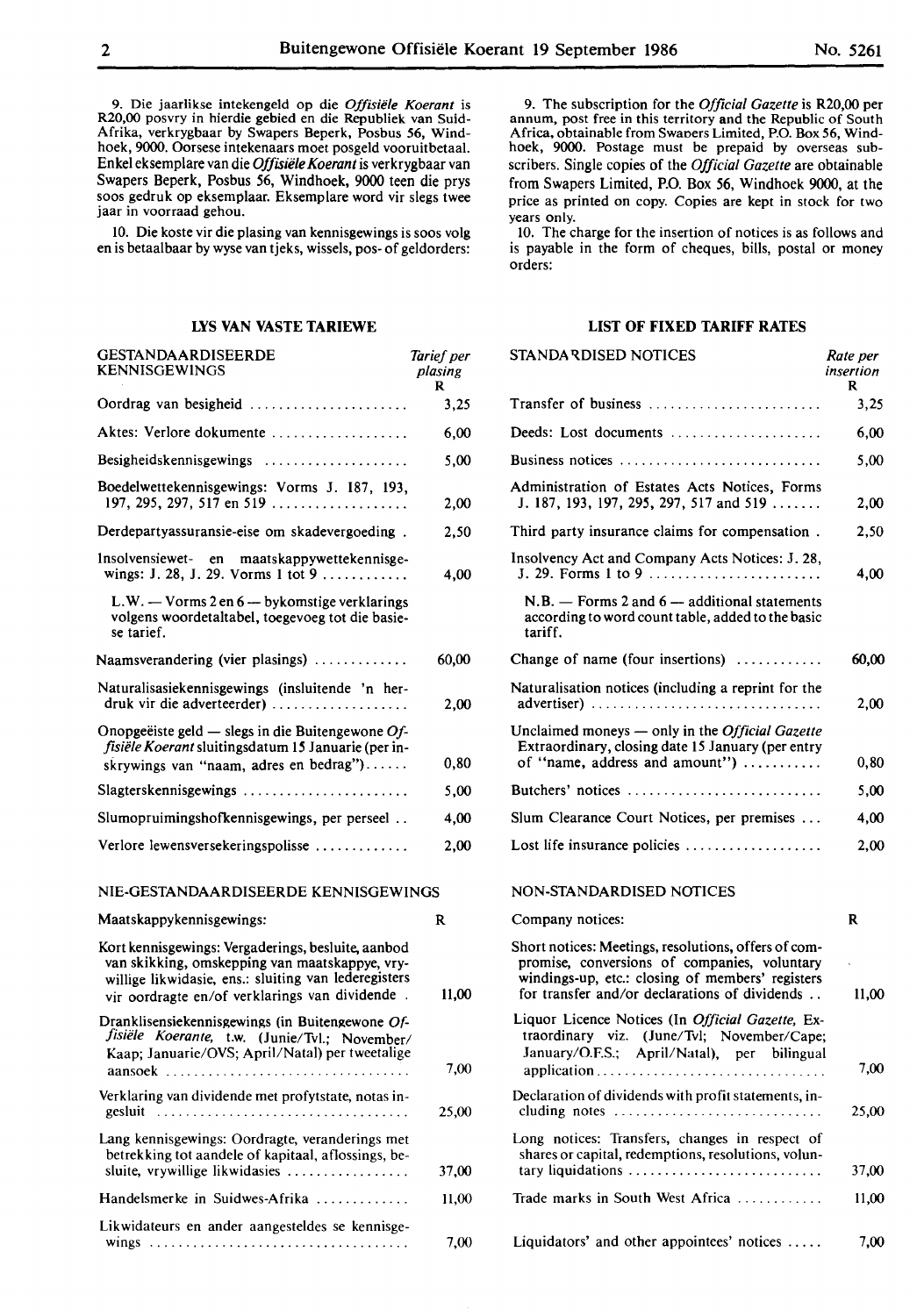GEREGTELIKE EN ANDER OPENBARE VERKOPE:

| Geregtelike verkope                       | 18.00          |
|-------------------------------------------|----------------|
| Openbare veilings, verkope en tenders:    | 6.00           |
| 76 tot 250 woorde<br>$251$ tot 350 woorde | 15.00<br>23,00 |

#### ORDERS VAN DIE HOF:

#### Voorlopige en finale likwidasies of sekwestrasie 14,00

| Vermindering of verandering in kapitaalsame-<br>smeltings, aanbod van skikking | 37.00 |
|--------------------------------------------------------------------------------|-------|
| Geregtelike besture, kurator bonis en soortgelyke                              |       |
| en uitgebreide bevel nisi                                                      | 37.00 |
| Verlenging van keerdatum                                                       | 4.00  |
| Tersydestellings en afwysings van petisies (J. 158)                            | 4,00  |

11. Die koste vir die plasing van advertensies, behalwe die kennisgewings wat in paragraaf 10 genoem word. is teen die tarief van 56c per cm dubbelkolom. (Gedeeltes van 'n cm moet as volle cm bereken word).

12. Geen advertensie word geplaas tensy die koste nie vooruitbetaal is nie. Tjeks, wissels, pos- en geldorders moet aan die Sekretaris,: Burgersake en Mannekrag betaalbaar gemaak word.

#### **Vorm/Form J 187**

#### **LIKWIDASIE- EN DISTRIBUSIEREKENING IN BESTORWE BOEDELS WAT TER INSAE LE**

lngevolge artikel 35(5) van Wet 66 van 1965, word hierby kennis gegee dat duplikate van die likwidasie- en distribusierekenings (eerste en finale, *tensy anders vermeld)* in die boedels hieronder vermeld, in die kantore van die Meester en Landdroste soos vermeld en gedurende 'n tydperk van 21 dae (of korter of !anger *indien spesiaal vermeld)* vanaf gemelde datums of vanaf datum van publikasie hiervan, as dit later is, ter insae lê van alle persone wat daarby belang het.

lndien binne genoemde tydperk geen besware daarteen by die betrokke Meester ingedien word nie, gaan die eksekuteurs oor tot die uitbetalings ingevolge gemelde rekenings.

106/86 JACOBS Reginald Johan, 2410305012006, Curiestraat 9, Posbus 666, Windhoek, Windhoek, Stantamtrust Beperk, Posbus 4333, Kaapstad, Tel. 021-234133 (Eksekuteur).

470/85 VOGEL Herbert Carl Heinrich, 300510 5032 003, 29 Kuiseb Street, Eros, Windhoek, PO Box 2191, Windhoek 9000, Windhoek, Windhoek, RWW Vogel, PO Box 2191, Windhoek 9000.

#### SALES IN EXECUTION AND OTHER PUBLIC SALES:

| Sales in execution $\ldots \ldots \ldots \ldots \ldots \ldots \ldots$                                                       | 18.00                  |
|-----------------------------------------------------------------------------------------------------------------------------|------------------------|
| Public auctions, sales and tenders:<br>Up to 75 words $\dots \dots \dots \dots \dots \dots \dots \dots$<br>76 tot 250 words | 6.00<br>15.00<br>23.00 |

#### ORDERS OF THE COURT:

| Provisional and final lquidations or sequestra-   |       |
|---------------------------------------------------|-------|
|                                                   | 14,00 |
| Reduction or change in capital mergers, offers of |       |
| compromise                                        | 37,00 |
| Judical managements, curator bonis and similar    |       |
|                                                   | 37,00 |
| Extension of return date                          | 4.00  |
| Supersession and discharge of petitions (J. 158)  | 4,00  |

11. The charge for the insertion of advertisements other than the notices mentioned in paragraph 10 is at the rate of 56c per cm double column. (Fractions of a cm must be calculated as a cm).

12. No advertisements shall be inserted unless the charge is prepaid. Cheques, drafts, postal or money orders must be made payable to the Secretary: Civic Affairs and Manpower.

#### **LIQUIDATION AND DISTRIBUTION ACCOUNTS IN DECEASED ESTATES LYING FOR INSPECTION**

In terms of section 35(5) of Act 66 of 1965, notice is hereby given that copies of the liquidation and distribution accounts (first and final, *unless otherwise stated)* in the estates specified below will be open for the inspection of all persons interested therein for a period of 21 days (or shorter or longer if *specially stated)* from the date specified or from the date of publication hereof, whichever may be the later, and at the offices of the Master and Magistrates as stated.

Should no objection thereto be lodged with the Master concerned during the specified period, the executors will proceed to make payments in accordance with the accounts.

506/85 MULLER Hester Magaretha, 140606 01 0038 8, Perseel 419B, Tsumeb, Tsumeb, Windhoek, G.J. Ligthelm, Dr. Weder Kruger & Hartmann, Posbus 864, Windhoek.

324/86 STADLER Adriana Salomina, 000205 01 0001 3, J.T. Potgieter Tehuis vir Bejaardes, Windhoek, Bank Windhoek Beperk, Posbus 15, Windhoek.

258/86 JACOBSZ George Sebastiaan, 180109 5011 00 3, lmpalastraat 17, Uitbreiding II, Windhoek, Sarah Petronella Elizabeth Jacobsz, Verbeterde, Windhoek, Bank Windhoek Beperk, Posbus 15, Windhoek.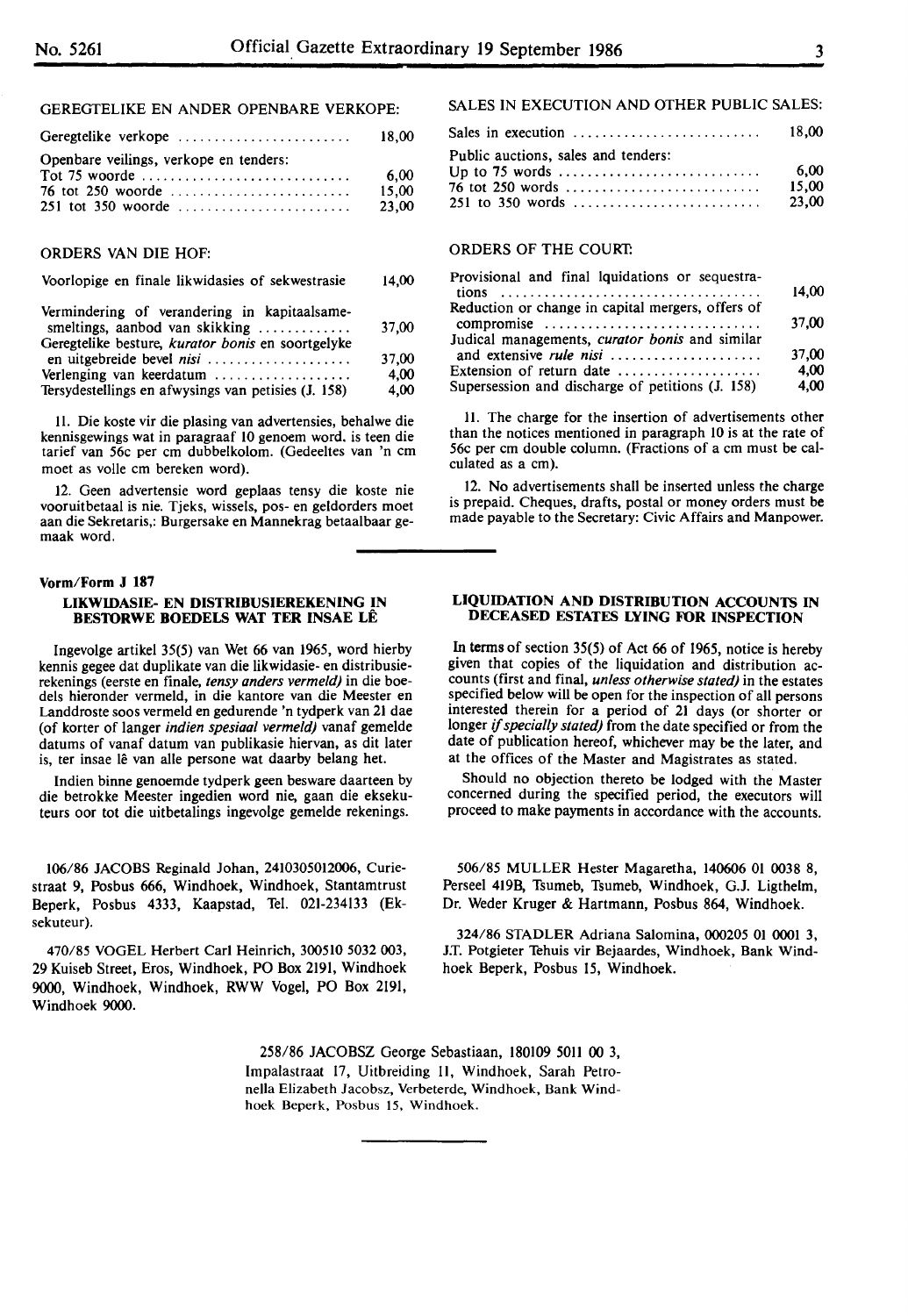**Vorm/Form J 193** 

#### **KENNISGEWING AAN KREDITEURE IN BESTORWE BOEDELS**

Alie persone wat vorderinge het teen die boedels hieronder vermeld, word hierby versoek om hul vorderinge by die betrokke eksekuteurs en binne 'n tydperk van 30 dae (of andersins soos aangedui) gereken vanaf die datum van publikasie hiervan in te lewer. Die inligting word verstrek in die volgorde: Boedelnommer, familienaam en voorname, geboortedatum, persoonsnommer, laaste datum, familienaam, geboortedatum en persoonsnommer; naam en adres van eksekuteurs of gemagtigde agent, tydperk toegelaat vir lewering van vorderings *indien anders as 30 dae.* 

217/86 ENGELBRECHT Johannes Willie, 27 Februarie 1958, 580227 5038 20 0, Huis Nr 148, Kronlein, Keetmanshoop, 12 April 1986, Windhoek, Pastoor August Matthys, Posbus 1450, Keetmanshoop 9000.

279/86 KADUR Emma Frieda Ilse, 20 Junie 1913, 130620 0004 00 0, Erf 450, Keetmanshoop, 20 Junie 1986, Windhoek, Timothy Walter Probart, Posbus 90, Keetmanshoop 9000.

> 356/86 MYBURGH Elizabeth Barbara, Windhoek, 14/10/1907, Erosweg No 6, Eros, Windhoek, 9000, 8/8/1986, Barclays National Bank Ltd, PO Box 1014, Kimberley.

#### **NOTICE TO CREDITORS IN DECEASED ESTATES**

All persons having claims against the estates mentioned below are hereby called upon to lodge their claims with the executors concerned, whithin 30 days (or otherwise as indicated) calculated from the date of publication hereof. The information is given in the following order: Estate number, surname and christian names, date of birth, identity number, last address, date of death; surviving spouse's names, surname, date of birth and identity number; name and address of executor or authorised agent, period allowed for lodgement of *claims* if *other than 30 days.* 

319/86 HANEKOM Izak Jacobus Mathinus, Windhoek, 14/9/1939, 3909145025002, Posbus 593, Tsumeb, 29/6/1986, Barclays Nasionale Bank Bpk, Posbus 1014, Kimberley.

361/86 BURDEN Izak Alderd, Windhoek, 15/3/1943, 430315 5021 003, Oranjemund, SWA, 20/7/1986, Esther Maria Burden (born Smuts), Barclays National Bank Ltd, PO Box 1014, Kimberley.

#### **Vorm/Form J 28**

#### **BOEDELS OF MAATSKAPPYE WAT VOORLOPIG GESEKWESTREER OF GELIKWIDEER IS**

lngevolge artikel 17(4) van die lnsolvensiewet, 1936, en artikel 356(1) van die Maatskappywet, 1973, word hierby deur die Meester van die Hooggeregshof kennis gegee dat die boedels of maatskappye hieronder vermeld voorlopig op las van genoemde Hof gesekwestreer of gelikwideer is.

Die besonderhede word verstrek in die volgorde: Nommer van maatskappy of boedel/naam en adres van maatskappy of boedel/datum waarop en afdeling van Hof waardeur order gemaak is en op die aansoek van wie.

#### **ESTATES OR COMPANIES SEQUESTRATED OR WOUND UP PROVISIONALLY**

Pursuant to section 17(4) of the Insolvency Act, 1936, and section 356(1) of the Companies Act, 1973, notice is hereby given by the Master of the Supreme Court that the estates or companies mentioned below have been sequestrated or wound up provisionally by order of the said Court.

The particulars are given in the following order: Number of estate or company/name and address of estate or company/ date upon which and division of Court by which order made and upon the application of whom.

W 18/86 Joseph John Johannes Julius, 2 September 1986, Hooggeregshof van Suidwes-Afrika, David Andrew John Pieters.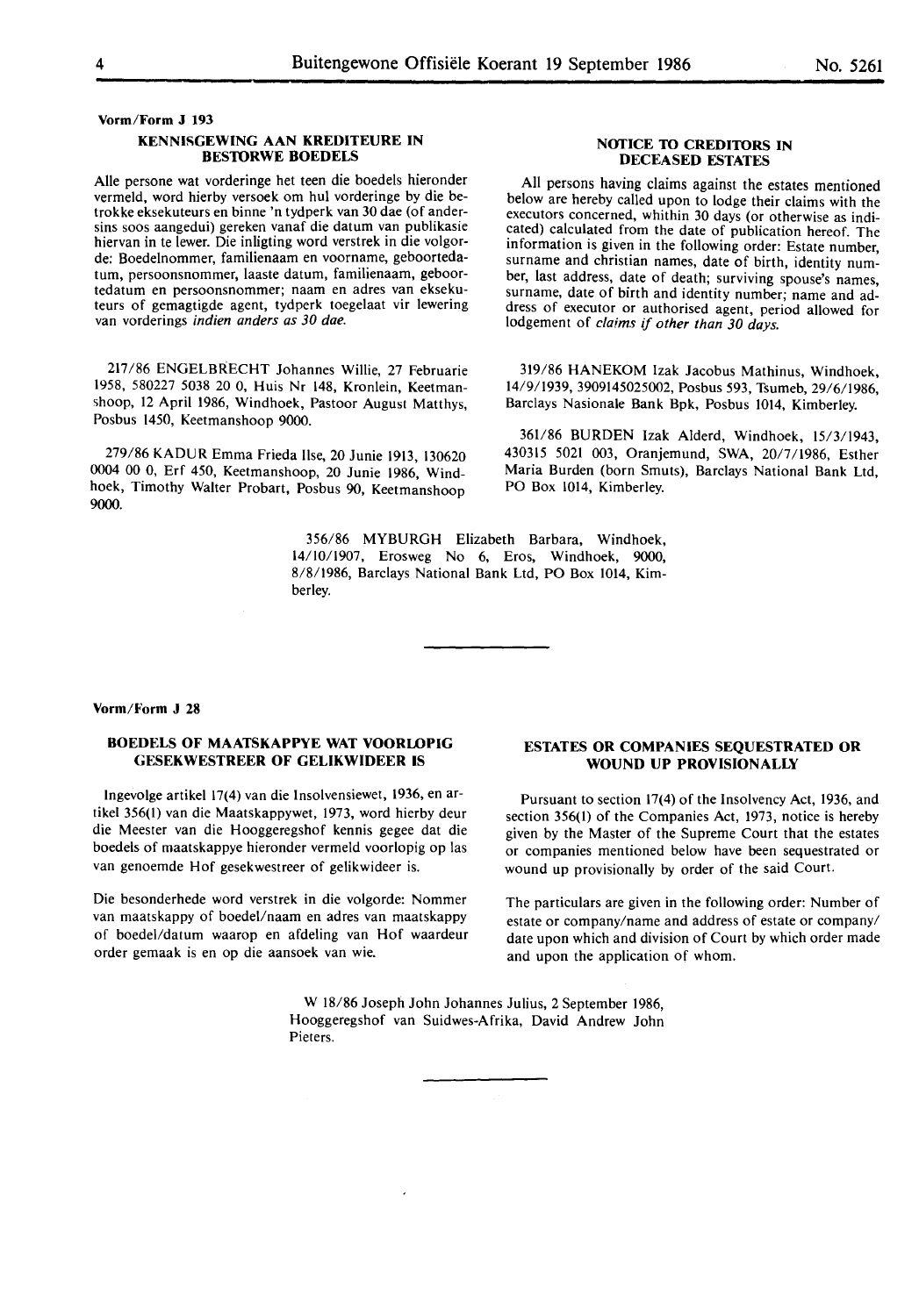#### **Vorm/Form 4**

#### **LIKWIDASIE REKENINGE EN PLANNE VAN DISTRIBUSIE OF KONTRIBUSIE REKENING IN GESEKWESTREERDE BOEDELS OF MAATSKAPPYE IN LIKWIDASIE**

lngevolge artikel 108(2) van die Insolwensiewet, 1936, artikel 136(2) van die Maatskappywet, 1926, en artikel 406(3) van die Maatskappywet, 1973, word hierby kennis gegee dat die likwidasie- distribusie- of kontribusierekenings in die boedels of die maatskappye, na gelang van die geval, hieronder vermeld ter insae van skuldeisers of kontribuante sal le op die kantore van die Meester en Landdroste daarin genoem, gedurende 'n tydperk van 14 dae, of die tydperk wat daarin vermeld is, vanaf die datum hieronder vermeld of vanaf die datum van publikasie hiervan, watter datum ook al die laaste is.

#### **LIQUIDATION ACCOUNTS AND PLANS OF DISTRIBUTION OR CONTRIBUTION IN SEQUESTRATED ESTATES OR COMPANIES BEING WOUND UP**

Pursuant to section 108(2) of the Insolvency Act, 1936, section 136(2) of the Companies Act, 1926, and section 406(3) of the Companies Act, 1973, notice is hereby given that the liquidation account and plants of distribution or contribution in the estates or the companies mentioned below will lie open for inspection by creditors or contributories at the offices of the Master and the Magistrates stated therein, for a period of 14 days, or for such a period as stated therein, from the dates mentioned below or from the date of publication hereof, which-ever may be the later date.

W 28/85 Namib Advertising and Public Relations (Pty) Ltd (In Liquidation), Second Liquidation and Distribution Account. Account lying at Master's Office for a period of 14 days from 19th September 1986, Trust and Mining Company, PO Box 82, Windhoek.

#### **Vorm/Form 5**

#### **UITKEER VAN DIVIDENDE EN INSAMELING VAN KONTRIBUSIES IN GESEKWESTREERDE BOEDELS OF MAATSKAPPYE IN LIKWIDASIE**

Nademaal die likwidasierekeninge en distribusie- of kontribusie-rekenings in die gesekwestreerde boedels of maatskappye in likwidasie, na gelang van die geval, hieronder vermeld op die datums daarin vermeld, bekragtig is, word hierby ingevolge artikel 113(1) van die Insolvensiewet, 1936, artikel 139(2) van die Maatskappyewet, 1926, en artikel 409(2) van die Maatskappyewet, 1973 kennis gegee dat uitbetaling van dividende of insameling van kontribusies aan die gang is in genoemde boedels of maatskappye soos hieronder uiteengesit en dat elke kontribusiepligte skuldeiser die bedrag deur hom verskuldig by die adres hieronder genoem aan die kurator of likwidateur moet betaal.

W23/81 Insolvente Boedel DJ du Plessis, Tweede Likwidasie en Verdelingsrekening, 6.2.86, Versekerde/Konkurrente toekenning, JH van Blerk, Kaap-Vaal Trust, Posbus 3639, Pretoria.

W23/85 Combined Meat Canners SWA Ltd (In Liquidation), 28.08.1986, First Dividend being paid. Dr OFC Herrigel, Liquidator, c/o Security Trust SWA (Pty) Ltd, P.O. Box 3599, Windhoek, 9000.

#### **PAYMENT OF DIVIDENTS AND COLLECTION OF CONTRIBUTIONS IN SEQUESTRATED ESTATES OR COMPANIES BEING WOUND UP**

The liquidation accounts and plans of distribution or contribution in the sequestrated estates of companies being wound up, as the case may be, mentioned below having been confirmed on the date therein mentioned, notice is hereby given, pursuant to section 113(1) of the Insolvency Act, 1936, section 139(2) of the Companies Act, 1926, and section 409(2) of the Companies Act, 1973, that dividends are in the course of payment or contributions are in the course of collection in the said estates or companies as set forth below and that every creditor liable to contribution is required to pay to the trustee or liquidator the anjount for which he is liable at the address mentioned below.

W 13/85 Insolvent Estate A Lubbe, 08 09 86. No awards to concurrent creditors in the Second Liquidation and Distribution Account. IR McLaren, Trustee, Investment Trust Co (Pty) Ltd, PO Box 21204, Windhoek.

**W** 17/85 Hudup Winkels (Edms) Bpk (In Liquidation), 08 09 86. No dividends paid to Concurrent Creditors in the Second and Final Liquidation and Distribution Account. IR McLaren & DM Fairhall, Joint Liquidators, PO Box 21204, Windhoek 9000.

W 5/85 Insolvent Estate TI Cooper, 08 09 86. Dividends being paid to concurrent Creditors in the Second Supplementary Second and Final Liquidation and Distribution Account, IR McLaren, Trustee, Investment Trust Co (Pty) Ltd, PO Box 21204, Windhoek.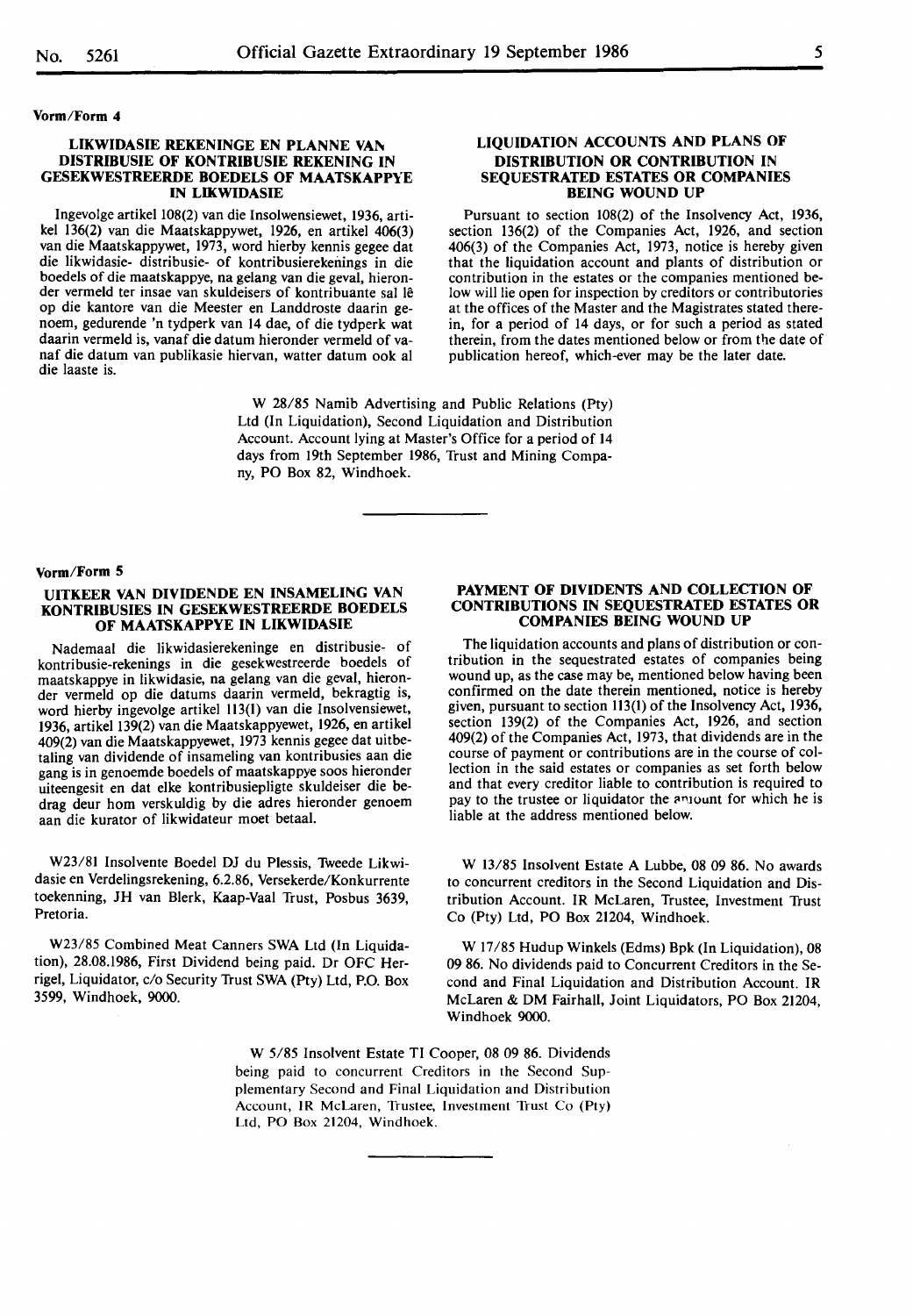#### **KENNISGEWING VAN OORDRAG VAN BESIGHEID**

Geliewe kennis te neem dat by 'n Spesiale Sitting van die Handelslisensiehof wat gehou sat word te OTJIWARONGO op 22 Oktober 1986, aansoek gedoen sal word vir die oordrag van Algemene Handelaar, Tabak by Kleinmaat, Spuit en Minerale Water en Restaurant lisensie gehou deur MEV HE SWANEPOEL aan MEV HESTER WESSELS wie besigheid sal doen op dieselfde perseel te Spoorweg gebied Afd 8, Otjiwarongo onder die naam UITSPAN KAFEE.

(get) PW GREEF VAN DER WESTHUIZEN & GREEFF POSBUS 47 TEL 2381 OTJIWARONGO 9000

#### **OORDRAG VAN LISENSIE**

KENNIS GESKIED HIERMEE dat na afloop van 14 (veertien) dae vanaf verskyning van hierdie Kennisgewing aansoek gedoen sal word by die Handelslisensiehof vir die distrik KEETMANSHOOP om oordrag van die ALGE-MENE HANDELAAR, Tabak by kleinmaat, Patente Medisyne en Spuit en Minerale waters lisensie wat gehou is deur FRIEDRICH ACKERMAN ten opsigte van die perseel en besigheid wat daarin gedryf word onder die naam SEE-HEIM WINKEL op Kleinhoewe Gedeelte B Seeheim Ost, Keetmanshoop Distrik, aan ISAAK DE KLERK, wie sodanige besigheid vir eie belang en rekening vanaf 2 September 1986 dryf onder die naam SEEHEIM WINKEL.

**KEETMANSHOOP** 3 SEPTEMBER 1986 RISSIK COX & PROBART Prokureurs vir die Partye Khabuserstraat 3a Posbus 90 KEETMANSHOOP 9000

#### **KENNISGEWING VAN VERKOOP VAN BESIGHEID OOREENKOMSTIG ARTIKEL 34 VAN WET 24 VAN 1936 (SOOS GEWYSIG)**

Kennis geskied hermee ooreenkomstig Artikel 34 van Wet no 24 van 1936, soos gewysig dat Namibia Ice Cream Distributors (Edms) Beperk hul besigheid te hoek van Kelvin- en Daltonstrate, Erf 836, Posbus 6997, WINDHOEK verkoop en oorgedra het aan PIETER ANDRIES DELPORT en KARL-GUNTER BRENDEL wat die besigheid sal voortsit by dieselfde adres en onder dieselfde naam vir hul uitsluitlike voordeel en rekening vanaf 13 Augustus 1986.

GEDATEER te WINDHOEK hierdie 5de dag van SEP-TEMBER 1986.

DR WEDER KRUGER & HARTMANN Prokureurs vir die partye Nimrodgebou Kasinostraat WINDHOEK

## **KENNISGEWING VAN OORDRAG VAN BESIGHEID**

GELIEWE KENNIS TE NEEM dat 14 dae na publikasie hiervan aansoek gedoen sal word by die Handelslisensiehof van WINDHOEK, gehou te WINDHOEK vir die oordrag van die Algemene Handelaar en Motorgarage Lisensies tans gehou deur MNR. W.P.K. JOHN EN MEV. H.E. JOHN wat handel dryf as SOUTH WEST AUTO - ELECTRIK  $\&$ DIESEL DIENST te Erf 372, Faradaystraat, WINDHOEK, aan MNR. W.C.W. RUDOLPH wie op dieselfde perseel onder dieselfde naam en styl as SOUTH WEST AUTO -ELECTRIK & DIESEL DIENST vir sy eie rekening besigheid sal doen.

Geteken te WINDHOEK op hierdie 3de dag van SEPTEM-BER 1986.

C.J. VAN NIEKERK & KIE Agente vir die Applikant Posbus 21394 WINDHOEK 9000

#### **DIE WET OP VREEMDELINGE, 1937**

#### **KENNISGEWING VAN VOORGENOME VANSVERANDERING**

Ek, Pieter Jacobus Pretorius woonagtig te Okanjande, wat sake doen as 'n Boer, is voornemens om by die Minister van Burgersake aansoek te doen om magtiging kragtens artikel 9 van die Wet op Vreemdelinge, 1937, om die van Praetorius aan te neem om die volgende redes. Dit was histories die korrekte spelling van my van en **ek wil** om sentimentele redes weer hierdie skryfwyse aanvaar.

Ek het voorheen die naam gedra van Pieter Jacobus Pretorius.

Ek is voornemens om ook aansoek te doen om magtiging om die van van my eggenote, Rosemarie, en minderjarige kinders, Pieter Jacobus en Verena, te verander in Praetorius.

Enigeen wat daarteen beswaar het dat ons bovermelde van Praetorius aanneem, moet sy beswaar, met vermelding van redes daarvoor, so gou moontlik skriftelik by die Landdros van Otjiwarongo indien.

(Geteken) PJ PRETORIUS

Datum 7/7/1986